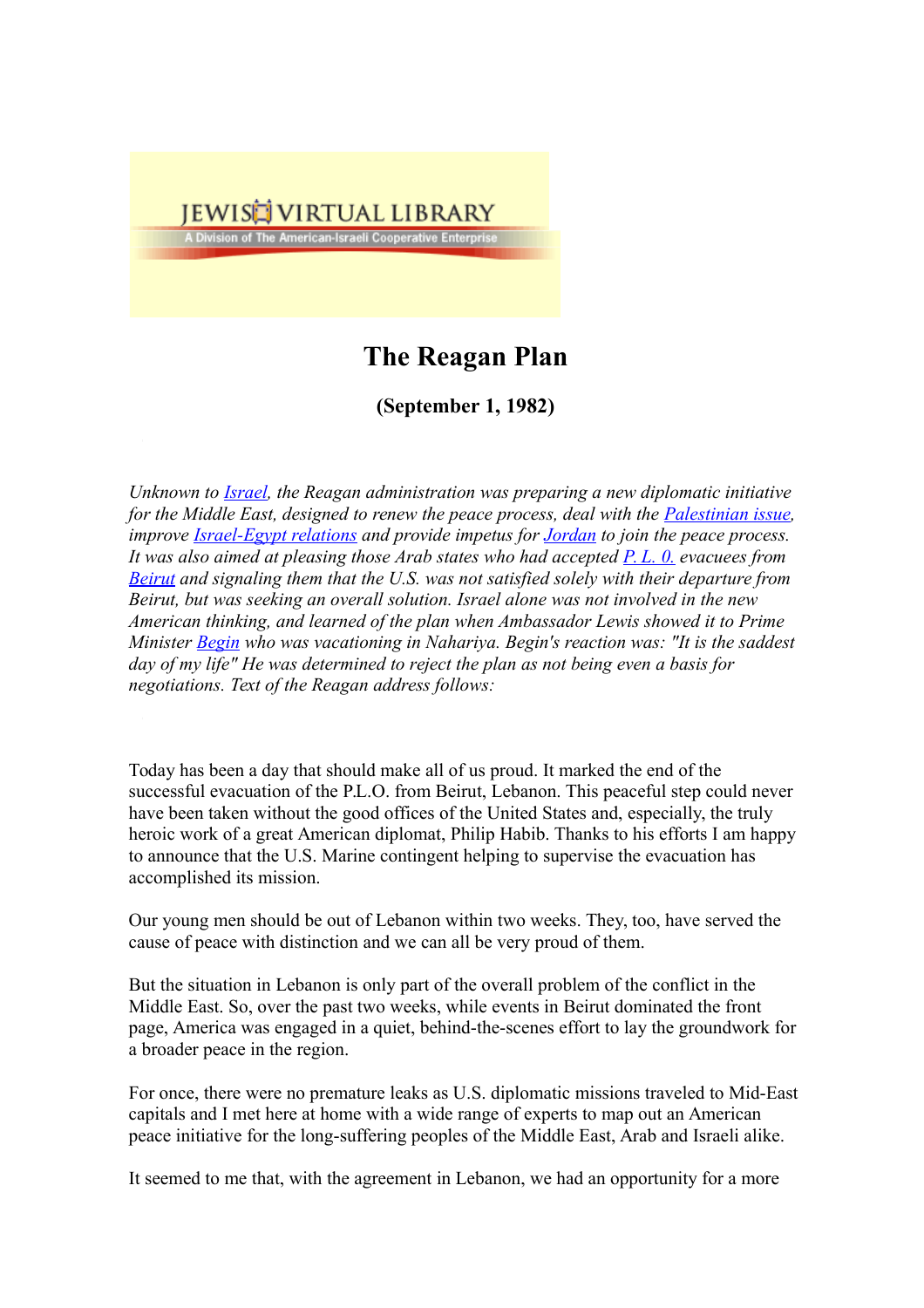far-reaching peace effort in the region - and I was determined to seize that moment. In the words of the scripture, the time had come to "follow after the things which make for peace."

Tonight, I want to report to you on the steps we have taken, and the prospects they can open up for a just and lasting peace in the Middle East.

America has long been committed to bringing peace to this troubled region. For more than a generation, successive U.S. administrations have endeavoured to develop a fair and workable process that could lead to a true and lasting Arab-Israeli peace. Our involvement in the search for Mid-East peace is not a matter of preference; it is a moral imperative. The- strategic importance of the region to the U.S. is well known.

But our policy is motivated by more than strategic interests. We also have an irreversible commitment to the survival and territorial integrity of friendly states. Nor can we ignore the fact that the wellbeing of much of the world's economy is tied to stability in the strifetorn Middle East. Finally, our traditional humanitarian concerns dictate a continuing effort to peacefully resolve conflicts.

When our administration assumed office in January 1981, 1 decided that the general framework for our Middle East policy should follow the broad guidelines laid down by my predecessors.

There were two basic issues we had to address: First, there was the strategic threat Lebanese to rebuild their war-torn country. We owe it to ourselves and to posterity, to move quickly, to build upon this achievement. A stable and revived Lebanon is essential to all our hopes for peace in the region. The people of Lebanon deserve the best efforts of the international community to turn the nightmares of the past several years into a new dawn of hope.

But the opportunities for peace in the Middle East do not begin and end in Lebanon. As we help Lebanon rebuild, we must also move to resolve the root causes of conflict between the Arabs and Israelis.

This war in Lebanon has demonstrated many things, but two consequences are key to the peace process:

First, the military losses of the P.L.O. have not diminished the yearning of the Palestinian people for a just solution of their claims; and second, while Israel's military success in Lebanon have demonstrated that its armed forces are second to none in the region, they alone cannot bring just and lasting peace to Israel and her neighbours.

The question now is how to reconcile Israel's legitimate security concerns with the legitimate rights of the Palestinians. And that answer can only come at the negotiating table. Each party must recognize that the outcome must be acceptable to all and that true peace will require compromises by all.

So, tonight, I am calling for a fresh start. This is the moment for all those directly concerned to get involved in - or lend their support to - a workable basis for peace. The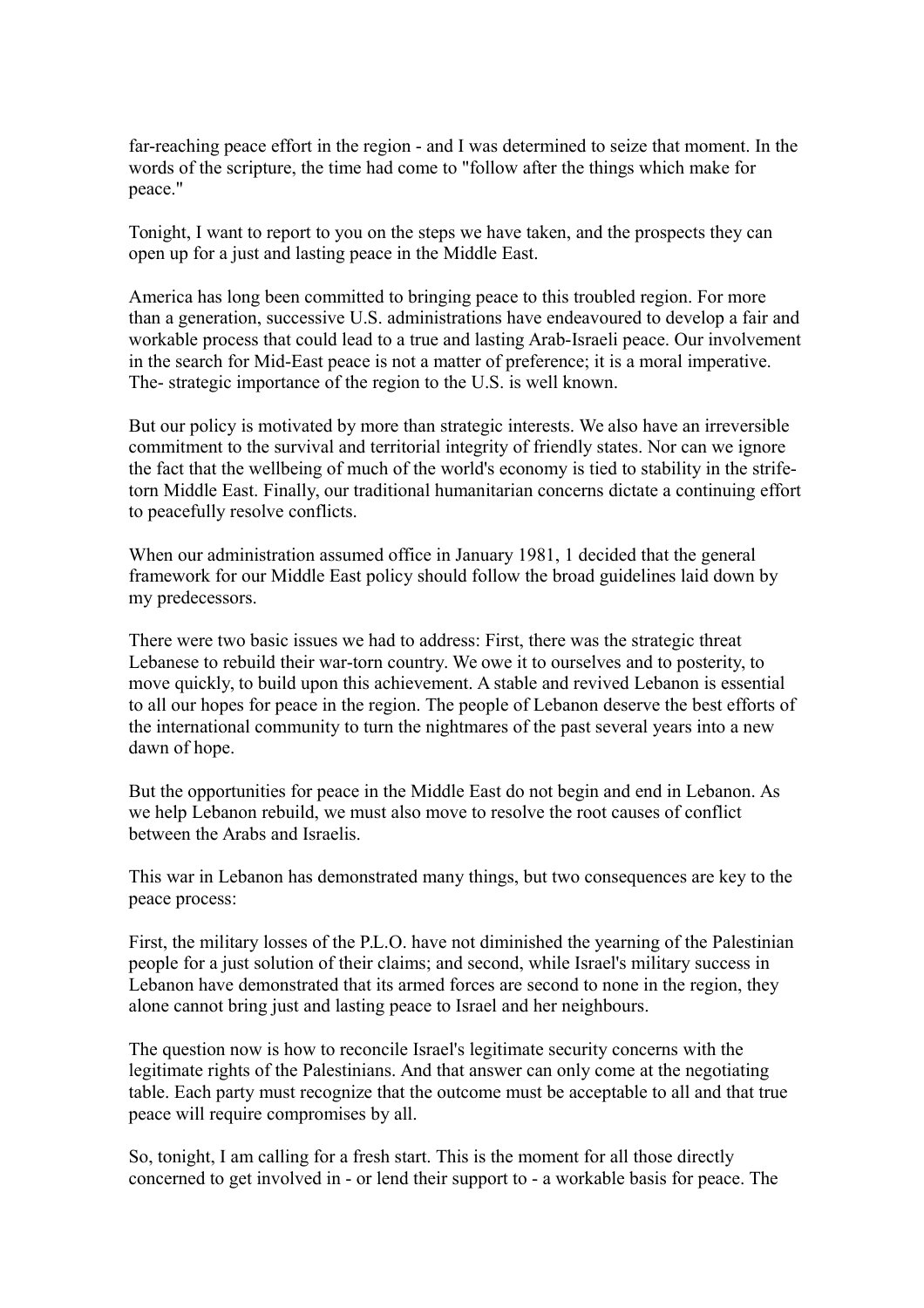Camp David agreement remains the foundation of our policy. Its language provides all parties with the leeway they need for successful negotiations.

I call on Israel to make clear that the security for which she yearns can only be achieved through genuine peace, a peace requiring magnanimity, vision and courage.

I call on the Palestinian people to recognize that their own political aspirations are inextricably bound to recognition of Israel's right to a secure future.

And I call on the Arab states to accept the reality of Israel -- and the reality that peace and justice are to be gained only through hard, fair, direct negotiations.

In making these calls upon others, I recognize that the United States has a special responsibility. No other nation is in a position to deal with the key parties to the conflict on the basis of trust and reliability.

The time has come for a new realism on the part of all the peoples of the Middle East. The State of Israel is an accomplished fact; it deserves unchallenged legitimacy within the community of nations. But Israel's legitimacy has thus far been recognized by too few countries, and has been denied by every Arab state except Egypt. Israel exists; it has a right to exist in peace behind secure and defensible borders, and it has a right to demand of its neighbours that they recognize those facts.

I have personally followed and supported Israel's heroic struggle for survival, ever since the founding of the State of Israel 34 years ago. In the pre-1967 borders Israel was barely 10 miles wide at its narrowest point. The bulk of Israel's population lived within artillery range of hostile Arab armies. I am not about to ask Israel to live that way again.

The war in Lebanon has demonstrated another reality in the region. The departure of the Palestinians from Beirut dramatizes more than ever the homelessness of the Palestinian people. Palestinians feel strongly that their cause is more than a question of refugees. I agree.

The Camp David agreement recognized that fact when it spoke of "the legitimate rights of the Palestinian people and their just requirements." For peace to endure, it must involve all those who have been most deeply affected by the conflict. Only through broader participation in the peace process - most immediately by Jordan and by the Palestinians will Israel be able to rest confident in the knowledge that its security and integrity will be respected by its neighbours. Only through the process of negotiation can all the nations of the Middle East achieve a secure peace.

These, then, are our general goals. What are the specific new American positions and why are we taking them?

In the Camp David talks thus far, both Israel and Egypt have felt free to express openly their views as to what the outcome should be. Understandably, their views have differed on many points.

The United States has thus far sought to play the role of mediator; we have avoided public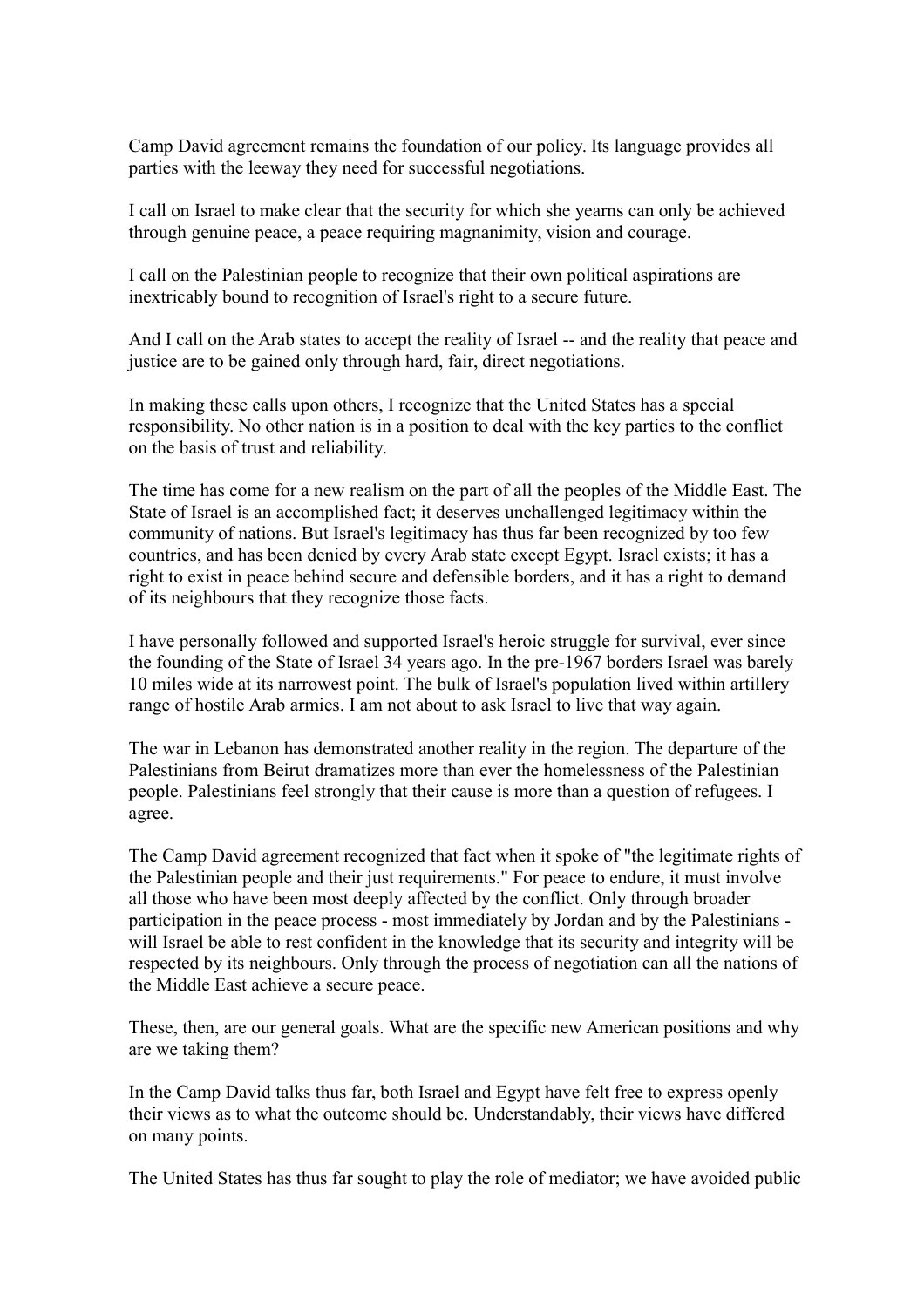comment on the key issues. We have always recognized - and continue to recognize - that only the voluntary agreement of those parties most directly involved in the conflict can provide an enduring solution. But it has become evident to me that some clearer sense of America's position on the key issues is necessary to encourage wider support for the peace process.

First, as outlined in the Camp David accords, there must be a period of time during which the Palestinian inhabitants of the West Bank and Gaza will have full autonomy over their ' r own affairs. Due consideration must be given to the principle of self-government by the inhabitants of the territories and to the legitimate security concerns of the parties involved.

The purpose of the five-year period of transition which would begin after free elections for a self-governing Palestinian authority is to prove to the Palestinians that they can run their own affairs, and that such Palestinian autonomy poses no threat to Israel's security.

The United States will not support the use of any additional land for the purpose of settlements during the transition period. Indeed, the immediate adoption of a settlement freeze by Israel, more than any other action, could create the confidence needed for wider participation in these talks. Further settlement activity is in no way necessary for the security of Israel and only diminishes the confidence of the Arabs and a final outcome can be freely and fairly negotiated.

I want to make the American position clearly understood: the purpose of this transition period is the peaceful and orderly transfer of domestic authority from Israel to the Palestinian inhabitants of the West Bank and Gaza. At the same time, such a transfer must not interfere with Israel's security requirements.

Beyond the transition period, as we look to the future of the West Bank and Gaza, it is clear to me that peace cannot be achieved by the formation of an independent Palestinian state in those territories. Nor is it achievable on the basis of Israeli sovereignty or permanent control over the West Bank and Gaza.

So the United States will not support the establishment of an independent Palestinian state in the West Bank and Gaza, and we will not support annexation or permanent control by Israel.

There is, however, another way to peace. The final status of these lands must, of course, be reached through the give-and-take of negotiations; but it is the firm view of the United States that self-government by the Palestinians of the West Bank and Gaza in association with Jordan offers the best chance for a durable, just and lasting peace.

We base our approach squarely on the principle that the Arab-Israeli conflict should be resolved through the negotiations involving an exchange of territory for peace. This exchange is enshrined in United Nations Security Council Resolution 242, which is, in turn, incorporated in all its parts in the Camp David agreements. U.N. Resolution 242 remains wholly valid as the foundation-stone of America's Middle East peace effort.

It is the United States' position that - in return for peace - the withdrawal provision of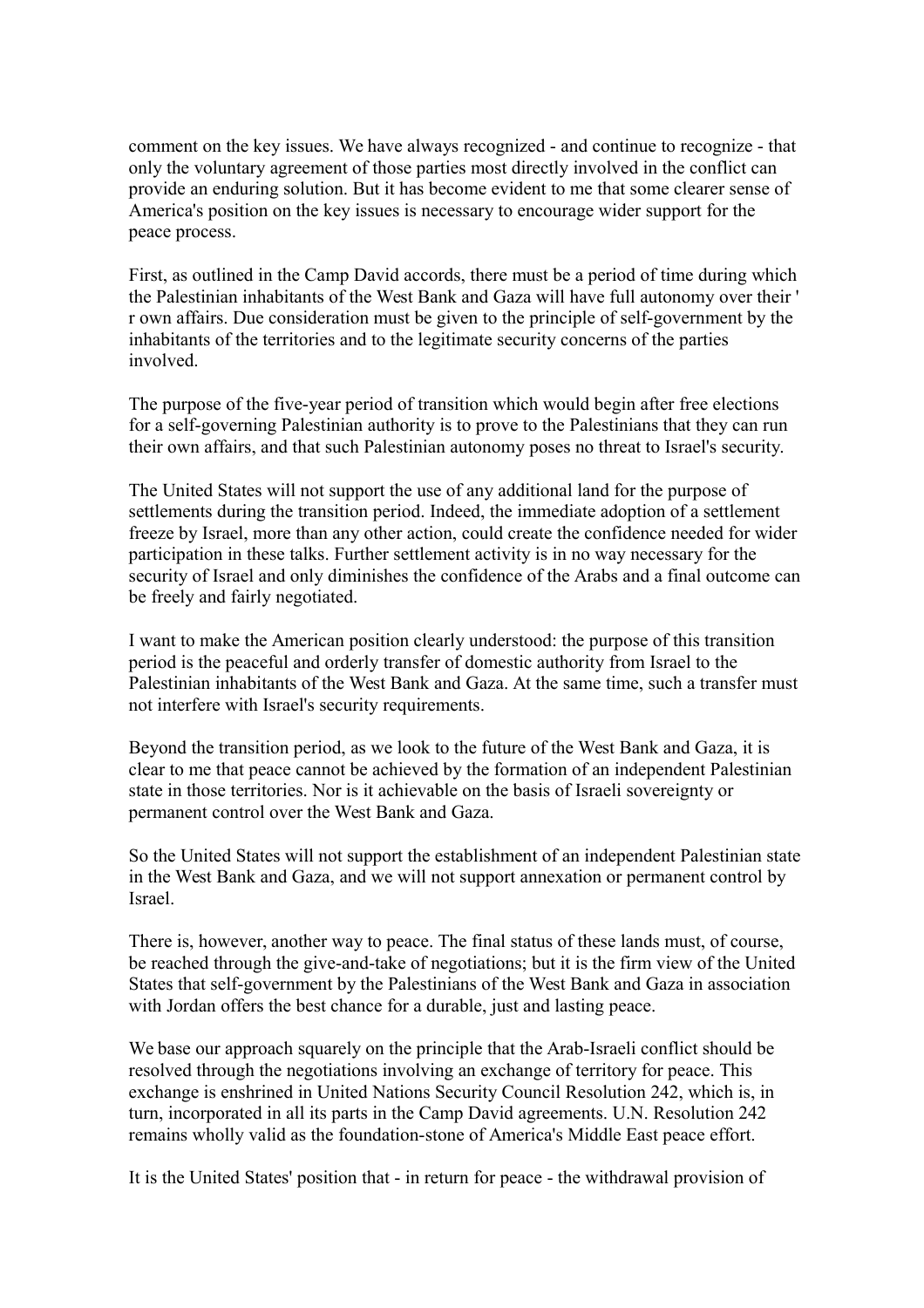Resolution 242 applies to all fronts, including the West Bank and Gaza.

When the border is negotiated between Jordan and Israel, our view on the extent to which Israel should be asked to give up territory will be heavily affected by the extent of true peace and normalization and the security arrangements offered in return.

Finally, we remain convinced that Jerusalem must remain undivided, but its final status should be decided through negotiations.

In the course of the negotiations to come, the United States will support positions that seem to us fair and reasonable compromises and likely to promote a sound agreement. We will also put forward our own detailed proposals when we believe they can be helpful. And, make no mistake, the United States will oppose any proposal -from any party and at any point in the negotiating process - that threatens the security of Israel. America's commitment to the security of Israel is ironclad. And I might add, so is mine.

During the past few days, our ambassadors in Israel, Egypt, Jordan and Saudi Arabia have presented to their host countries the proposal in full detail that I have outlined here tonight.

I am convinced that these proposals can bring justice, bring security and bring durability to an Arab-Israeli peace.

The United States will stand by these principles with total dedication. They are fully consistent with Israel's security requirements and the aspirations of the Palestinians. We will work hard to broaden participation at the peace table as envisaged by the Camp David Accords. And I fervently hope that the Palestinians and Jordan, with the support of their Arab colleagues, will accept this opportunity.

Tragic turmoil in the Middle East runs back to the dawn of history. In our modern day, conflict after conflict has taken its brutal toll there. In an age of nuclear challenge and economic interdependence, such conflicts are a threat to all the people of the world, not just the Middle East itself. It is time for us all - in the Middle East and around the world -to call a halt to conflict, hatred and prejudice; it is time for us all to launch a common effort for reconstruction, peace and progress,

It has often been said - and regrettably too often been true - that the story of the search for peace and justice in the Middle East is a tragedy of opportunities missed.

In the aftermath of the settlement in Lebanon we now face an opportunity for a broader peace. This time we must not let it slip from our grasp. We must look beyond the difficulties and obstacles of the present and move with fairness and resolve toward a brighter future. We owe it to ourselves - and to posterity - to do no less. For if we miss this chance to make a fresh start, we may look back on this moment from some later vantage point and realize how much that failure cost us all.

These, then, are the principles upon which American policy toward the Arab-Israeli conflict will be based. I have made a personal commitment to see that they endure and, God willing, that they will come to be seen by all reasonable, compassionate people as